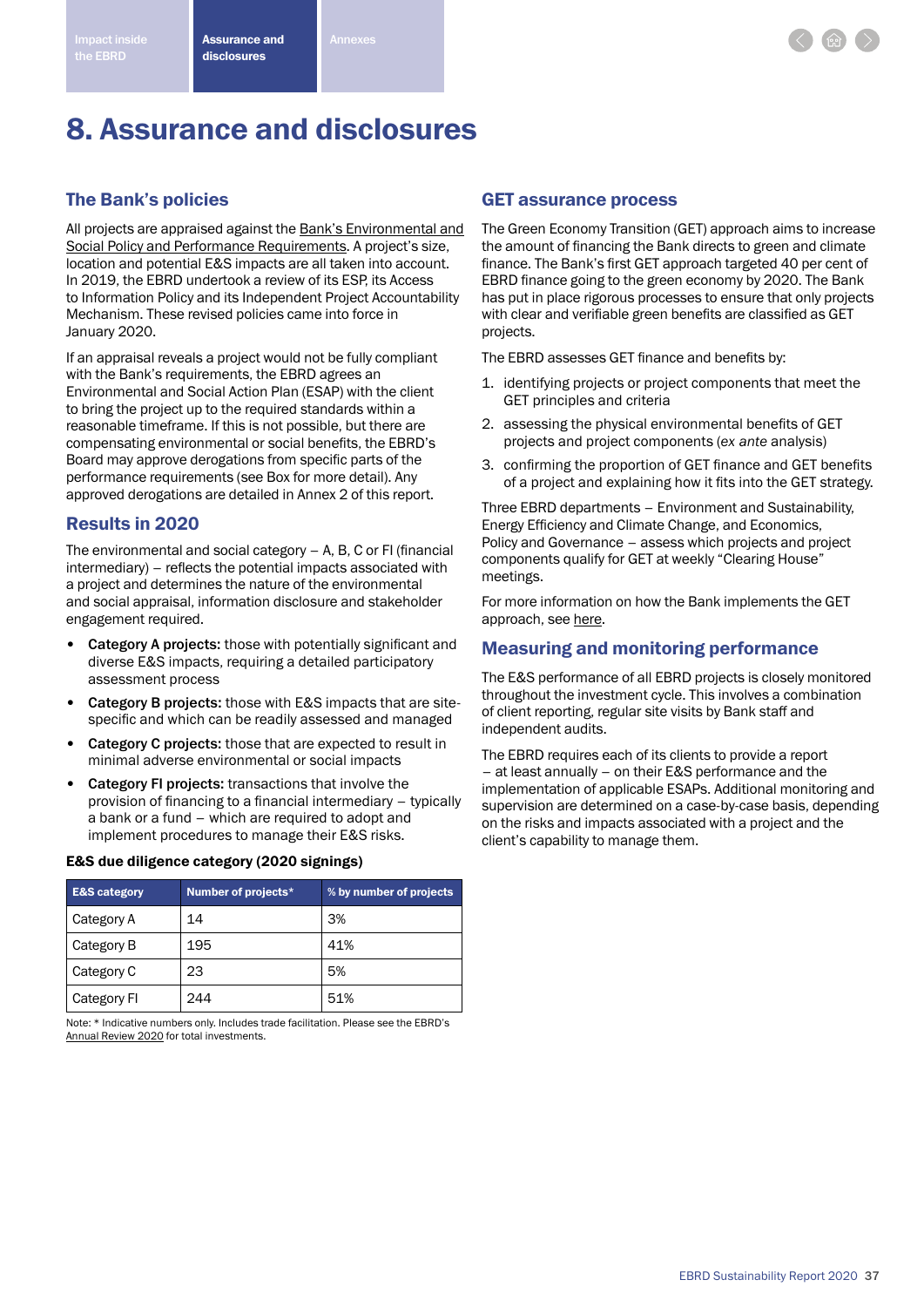

# Greenhouse gas assessment for 2020

The EBRD's GHG assessment provides an estimate of the net carbon footprint that will result from Bank-financed projects signed in a representative year once those projects are fully implemented. The calculation is based on estimated emission reductions from climate mitigation projects and estimates of additional GHG emissions from greenfield projects or significant capacity expansions.

#### Key figures

The EBRD has published GHG estimates for its signed projects every year since 2002. GHG data for the project assessments come from a variety of sources, including environmental impact assessments, energy audits and, in some cases, calculations carried out by EBRD engineers. Find out more about the Bank's GHG reporting and how the Bank assesses it [here.](http://www.ebrd.com/cs/Satellite?c=Content&cid=1395258435436&d=&pagename=EBRD%2FContent%2FDownloadDocument)

# Project performance indicators

The EBRD has introduced a system of performance indicators for direct investment projects. This system assesses and monitors project compliance with the Bank's E&S performance requirements over time. The objectives of this work are:

- more accountability
- improved management of resources
- enhanced reporting.

Compliance with the main components of each Performance Requirement is scored for each project at the time of appraisal. These scores are combined to give an overall performance rating for each project on a five-point scale. Projects are rated based on current performance, that is, before the implementation of any future commitments under an ESAP. By tracking projects over time, the Bank aims to be able to demonstrate changes in performance as EBRD investments and associated ESAPs are implemented.

#### Projects with significant GHG emission savings

| <b>Mitigation category</b>                          | <b>Number of</b><br><b>investments</b><br>above significance<br>threshold* | <b>GHG impact</b><br>compared with the<br>baseline scenario<br>(ktCO <sub>2</sub> e/year) |
|-----------------------------------------------------|----------------------------------------------------------------------------|-------------------------------------------------------------------------------------------|
| Renewable energy                                    | 13                                                                         | $-1,864$                                                                                  |
| Energy efficiency                                   | 4                                                                          | $-341$                                                                                    |
| Waste and wastewater                                | 2                                                                          | $-109$                                                                                    |
| Lower carbon and efficient<br>energy generation     | 2                                                                          | -61                                                                                       |
| Other                                               | 2                                                                          | $-126$                                                                                    |
| Total (scope 1 and 2)                               | 23                                                                         | $-2,501$                                                                                  |
| Projects with significant<br>scope 3 GHG reductions | 2                                                                          | -828                                                                                      |

Note: \*GHG assessments are carried out for projects that are likely to result in emission decreases of more than 25 ktCO<sub>2</sub>e per year.

The following chart shows the spread of ratings for projects signed last year for which data are available. The table shows the percentages of these projects that have triggered each of the performance requirements.



| Performance requirement*                                                              |    |
|---------------------------------------------------------------------------------------|----|
| PR1: Assessment and management of E&S impacts and issues                              |    |
| PR2: Labour and working conditions                                                    |    |
| PR3: Resource efficiency and pollution prevention control                             |    |
| PR4: Health and safety                                                                |    |
| PR5: Land acquisition and involuntary resettlement and economic displacement          |    |
| PR6: Biodiversity conservation and sustainable management of living natural resources |    |
| PR7: Indigenous peoples                                                               |    |
| PR8: Cultural heritage                                                                | 22 |
| PR10: Information disclosure and stakeholder engagement                               |    |

Note: \* PR9 applies only to investments made through financial intermediaries. These are monitored separately via the FI Sustainability Index.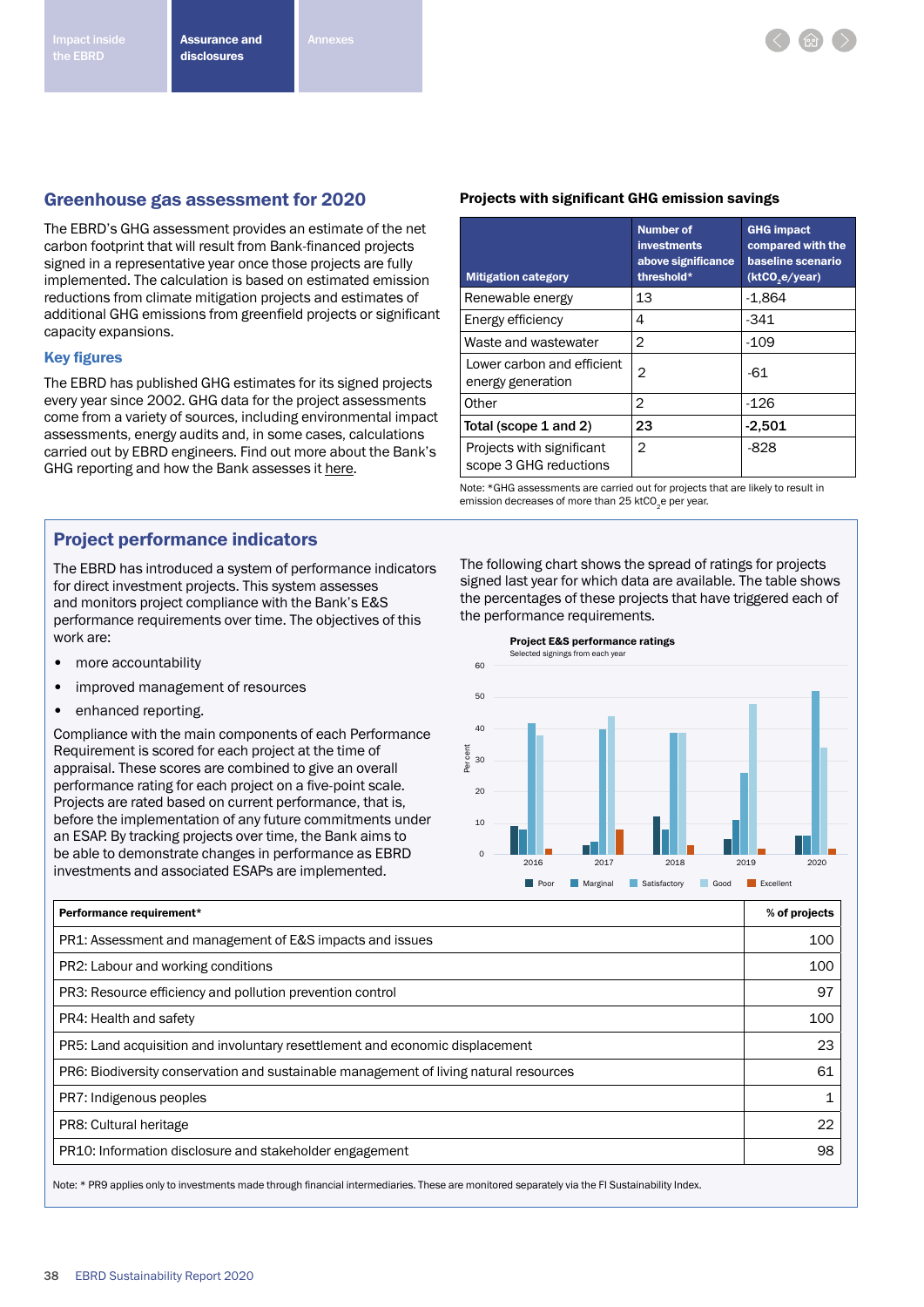## Projects with significant gross GHG emissions

| Number of investments above | <b>Gross GHG emissions</b> |
|-----------------------------|----------------------------|
| significance threshold $*$  | (ktCO,e/year)              |
|                             | 923                        |

### Economic assessment of projects with high emissions

Since 2019, the EBRD has carried out economic assessment of projects with GHG emissions, defined as (i) those resulting in absolute emissions of over 100 ktCO<sub>2</sub>e per year after the investment and/or (ii) those increasing GHG emissions by more than 25 ktCO<sub>2</sub>e per year compared with the baseline.

This year has seen an increasing number of economic assessments across the EBRD regions, in sectors ranging from power stations and gas distribution to heavy industry. These reveal the true costs and benefits of EBRD investments when environmental considerations are awarded an economic value. They are a valuable tool for shaping interventions to reach a viable green frontier and a support for decision-making.

Read the methodology used [here](https://www.ebrd.com/news/publications/institutional-documents/methodology-for-the-economic-assessment-of-ebrd-projects-with-high-greenhouse-gasemissions.html).

# Floating storage and regasification unit (FSRU)



## Cyprus

The EBRD undertook an economic assessment for an €80 million loan to the Natural Gas Infrastructure Company of Cyprus for the acquisition of an FSRU and the development of related infrastructure. The Bank concluded that the project would benefit society through its potential to significantly reduce electricity generation costs and its environmental benefits in terms of GHGs, local air pollution and improved electricity supply.

Loan: €80 million

Impact: CO<sub>2</sub> emissions savings of 595,000 tonnes annually, along with a reduction in  $SO<sub>2</sub>$  emissions of 6,000 tonnes and dust emissions of 175 tonnes annually, on average

Donors: EBRD Shareholder Special Fund



### Independent Project Accountability Mechanism

The Independent Project Accountability Mechanism (IPAM) reviews environmental, social and transparency issues related to EBRD-financed projects raised by project-affected people and CSOs. IPAM, which operates independently of the Bank's management, aims to ensure that projects are implemented in line with the EBRD's commitments to E&S sustainability. It includes four functions: problem-solving, compliance review, outreach and institutional learning.

The [2019 Project Accountability Policy \(PAP\)](https://www.ebrd.com/project-finance/independent-project-accountability-mechanism/ipam-policies.html) guides IPAM operations and replaces the 2014 Project Complaint Mechanism Rules of Procedure. The PAP is a more robust, transparent and responsive model, which has as its core principles:

- independence: standalone, independent department reporting directly to the Board of Directors via the Audit Committee, with increased seniority of the Chief Accountability Officer at Managing Director level
- predictability: shifts case-processing from an external expert model to an in-house (IPAM team) model, clear decision-making criteria and time-bound processes
- accessibility: reinforced outreach to promote access and in-reach across Bank staff to raise awareness and systematically assess the risk of retaliation and the establishment of preventative measures when needed
- source of institutional learning: through a newly introduced advisory function, the capacity to identify systemic issues, provide recommendations and promote a culture of continuous institutional learning.